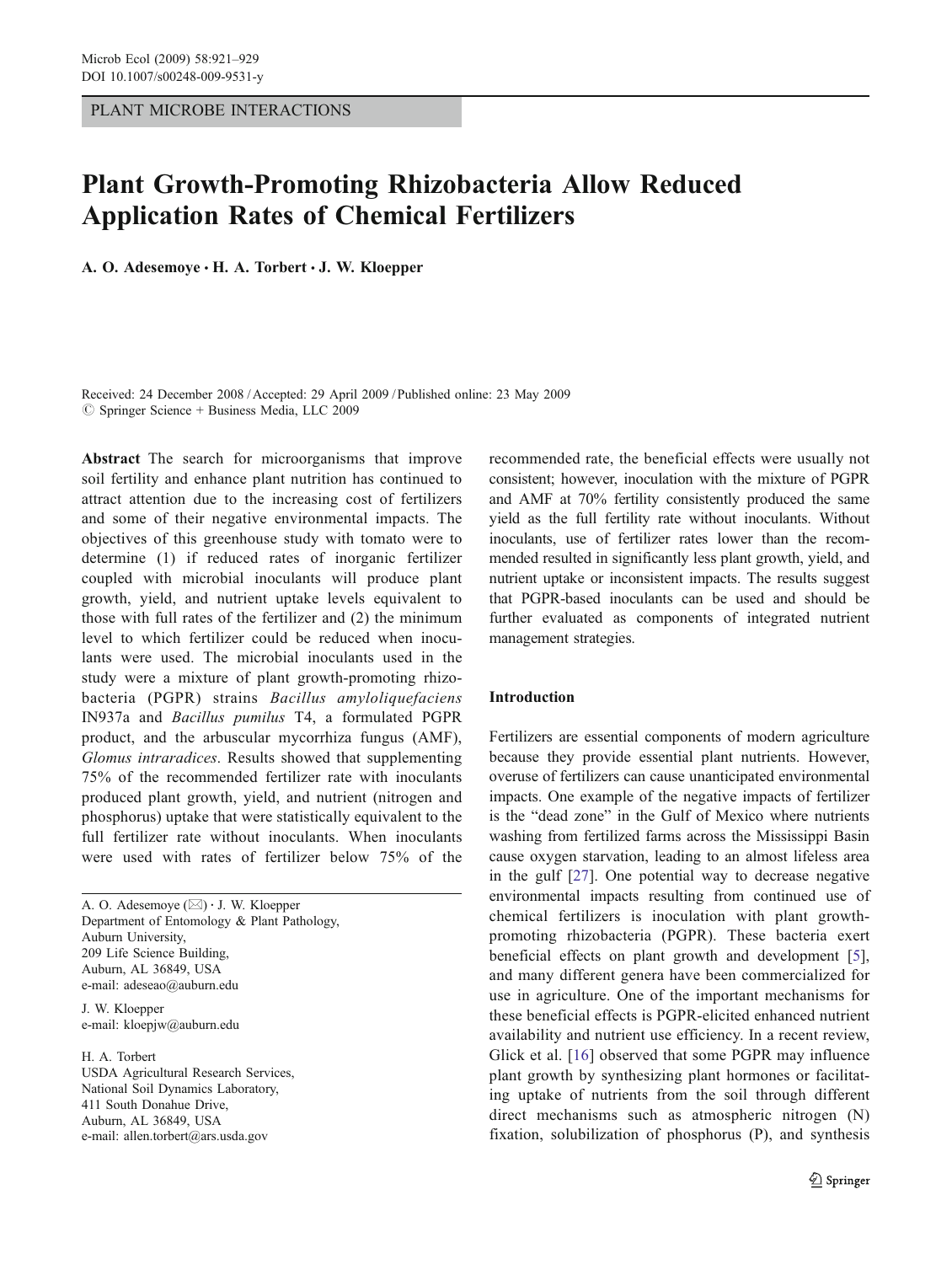of siderophores for iron sequestration making nutrients more available to plants.

Chemical fertilizers often have low use efficiency, meaning that only a portion of the applied nutrients are taken up by plants [\[17](#page-8-0)]. For example, P is precipitated after addition to soil, thus becoming less available to plants [\[17](#page-8-0)]. In addition, applied N can be lost through nitrate leaching, resulting in contamination of groundwater [[9\]](#page-7-0). Microbial inoculants have shown some promise in increasing nutrient availability. For example, previous reports have suggested positive impacts of microbes on N uptake involving nonlegume biological fixation [\[4](#page-7-0), [13](#page-7-0), [22,](#page-8-0) [37](#page-8-0), [41](#page-8-0)]. Also, inoculation with some microbes, including arbuscular mycorrhiza fungi (AMF), resulted in P solubilization or enhanced plant uptake of fixed soil P and applied phosphate resulting in higher crop yield [\[2](#page-7-0)–[4](#page-7-0), [7,](#page-7-0) [10](#page-7-0)]. The main mechanism resulting in increased availability of inorganic P appears to be through the action of organic acids synthesized by inoculants [\[34](#page-8-0)].

Because essential plant nutrients are taken up from the soil by roots [[29](#page-8-0)], good root growth is considered a prerequisite for enhanced plant development. Many PGPR systems cause stimulation of root growth [\[9,](#page-7-0) [25](#page-8-0)], sometimes via production of phytohormones by the plant or the bacteria [\[25,](#page-8-0) [38](#page-8-0)]. If promotion of root growth by PGPR could be achieved with high frequency in the field, PGPR may be potential tools for increasing nutrient uptake.

Two key questions arise from some of the past studies: Is it possible to reverse the current trend of applying large amounts of fertilizers by supplementing reduced fertilizer with inoculants? Can the potential benefits of PGPR and/or AMF in plant nutrient uptake be utilized by combining them with reduced levels of fertilizers? The overall hypothesis is that PGPR or combinations of PGPR and AMF with fertilizers will improve the use efficiency of fertilizers and lead to a reduction in the amount of fertilizer usage.

The objectives in this study were to determine (1) if reduced rates of inorganic fertilizer coupled with microbial inoculants (PGPR or PGPR plus AMF) will produce plant growth, yield, and nutrient uptake levels equivalent to those with full rates of the fertilizer and (2) the minimum level to which fertilizer could be reduced when inoculants were used. To achieve these objectives, experiments were designed using single strains as well as formulated PGPR products with or without AMF coupled with different fertilizer regimes. For the PGPR strains, a two-strain mixture was used which included Bacillus amyloliquefaciens IN937a and Bacillus pumilus T4. The strains were previously reported to elicit significant effects on root development, plant growth, biocontrol, and/or induced systemic resistance [\[23](#page-8-0), [32,](#page-8-0) [36,](#page-8-0) [42](#page-8-0)].

Results from some past studies have suggested ineffectiveness of PGPR using single-strain inoculations [[14,](#page-7-0) [25\]](#page-8-0), but mixtures of strains provided more consistency [\[8](#page-7-0), [18,](#page-8-0) [36](#page-8-0)]. Some levels of interactions have been reported by coinoculating PGPR with AMF [\[4](#page-7-0), [6](#page-7-0), [7](#page-7-0), [31,](#page-8-0) [39](#page-8-0)]. Some studies, mostly with single elements, have suggested that PGPR are more effective when nutrients become limiting [\[12](#page-7-0), [38](#page-8-0)]. Reported here are the results of a study that included single elements (N and P) as well as conventional water-soluble NPK fertilizer and the interaction of a twostrain mixture of PGPR with AMF.

#### Materials and Methods

# Sources of Inoculants

Plant growth-promoting rhizobacteria used included two single strains that have been used in previous studies [[26,](#page-8-0) [36](#page-8-0), [42](#page-8-0)]. The two PGPR strains, B. amyloliquefaciens IN937a and B. pumilus T4, were obtained from the culture collection of the Department of Entomology and Plant Pathology, Auburn University, Auburn, AL, USA and used as spore preparations. Another inoculant used was a commercial PGPR formulation, which consisted of many PGPR Bacillus strains with the trade name Plant Growth Activator (PGA; Organica, Norristown, PA, USA). In addition, the arbuscular mycorrhiza fungi used was Glomus intraradices obtained from Becker Underwood (Ames, IA, USA).

Test for Nitrogen Fixation by PGPR Strains

The two PGPR strains were tested for their capacity to fix N using JNFb medium [\[30](#page-8-0)]. The strains were streaked onto JNFb agar plates and stab-inoculated into JNFb semisolid medium in test tubes. After incubation for 48 h at 28°C, the color of agar and liquid medium was examined in comparison to a positive control consisting of the Nfixing strain Azosprillum brasilense obtained from the bacterial culture collection at Auburn University.

### Experimental Design and Preliminary Studies

All assays reported in this paper were conducted in the greenhouse at the Plant Science Research Center, Auburn University using tomato (Solanum lycopersicum, formerly Lycopersicon esculentum) cultivar Juliet (Park Seed, Anderson, SC, USA). The growth medium was a mixture of one part field soil and three parts sand. After seeding, water was applied twice daily, and the greenhouse temperature was maintained at 21–25°C.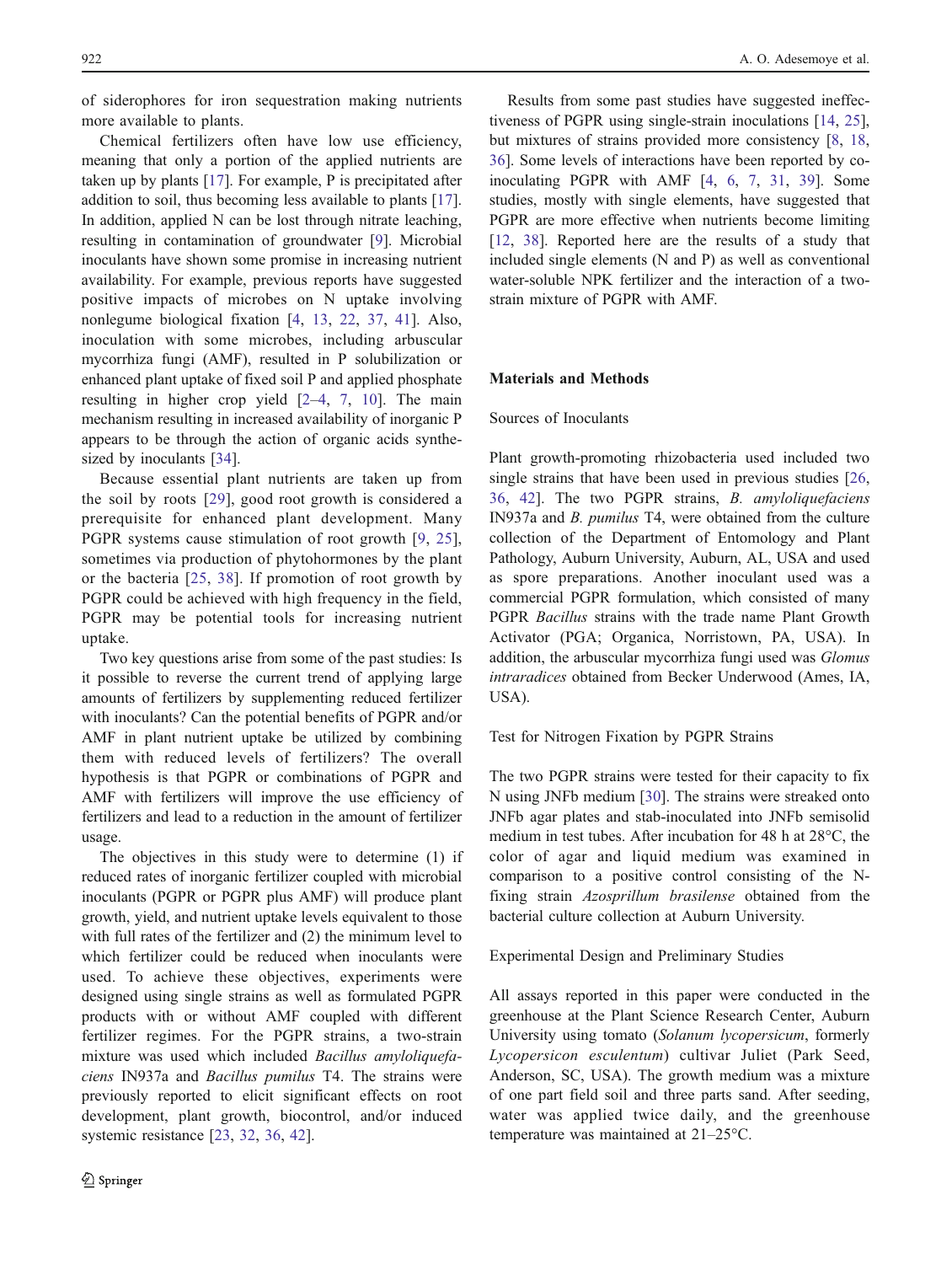The overall experimental design was a randomized complete block with variations in the number of blocks depending on each test. The main blocks were inoculant types, while fertilizer rate was the subfactor. Inoculant type included PGPR alone, PGPR+AMF, AMF alone, and no inoculants. The fertilizer used was water-soluble Peters Professional® 20:10:20 Peat-Lite Special (Buddies Plant Food, Ballinger, TX, USA). The 100% fertilizer rate was 1.25 g  $L^{-1}$  which was the manufacturer's recommended rate. Additional fertilizer rates were tested as detailed in the following sections.

Establishing a Plant Growth Curve Using Different Rates of Fertilizer Without Inoculation

A plant growth curve was used to establish the response of tomato to different fertilizer rates without any inoculation. Experiments were set up by planting one tomato seed directly into each 10-cm-diameter pots containing the growth medium. Fertilizer was applied without microbial inoculation. Fertilizer treatments included 100%, 80%, 70%, 60%, and 50%. The fertilization of planted pots was carried out by applying 25 ml of solution of the appropriate treatment per plant. Each treatment had 20 replicates to allow two-time destructive sampling of ten replicates each. The first sampling was done at 4 weeks after planting (WAP) and the second at 6 WAP. Plants were removed from the pot. Roots were washed in slow-running water to remove adhering soil and laid on paper towels to drain. Plant height, stem caliper (taken at the oldest leaf position), and wet weight were recorded. Samples were dried for 7 days in the dryer at 70°C, and dry weights were taken. Growth index was estimated by multiplying height by width, and the growth index was plotted against fertilizer rates.

## Tests with Inoculants and Water-Soluble Fertilizer

The different rates of fertilizer combined with PGPR or PGPR plus AMF were compared to the full rate of fertilizer (100%) without inoculants (positive control). The design was a 5×3 factorial randomized complete block. The five fertilizer treatments were 100%, 80%, 75%, and 70%, and an application rate of 50% was used as the negative control. The three inoculant treatments were no inoculation, PGPR, and PGPR plus AMF. Apart from the addition of inoculants (PGPR or PGPR plus AMF), methods were similar to those used in establishing the growth curve. The PGPR formulation used in this study (PGA) was prepared at the label rate of 3.78 g  $L^{-1}$  (1 tbsp gal<sup>-1</sup>). In assays where a twostrain PGPR mixture was used, inoculation was carried out as explained below. In assays that involved AMF, G. intraradices was applied directly to seeds at planting before filling the holes.

Tests with a Two-Strain Mixture, AMF, and Hoagland Solution

The spore suspension of the two PGPR strains  $(B, B)$ amyloliquefaciens IN937a and B. pumilus T4) were diluted appropriately and mixed together. The concentration was adjusted to log 5 cfu/ml and used for inoculation. At planting, 1 ml of the bacterial suspension was applied onto each seed in a 10-cm pot containing a 1:3 mixture of field/ sand soil. A follow-up inoculation was carried out at 1 week after planting by applying 1 ml of PGPR drench per pot around the base of each plant.

The study, with preceding assays, left some questions unanswered. Were there specific effects on uptake of any of the two growth limiting nutrients (N and P) in the plants? Was the effect, if any, related to growth promotion? To answer these questions, tests were conducted with Hoagland solution [\[28\]](#page-8-0) as the fertilizer, which allowed the varying of each element and the precise tracking of changes that occurred. Experiments were done for N and P, and assays on each element were repeated. The design was a randomized complete block with inoculant type as the main block and fertilizer rate as the subfactor because, in this study, fertilizer rate was more important in the statistical interaction between fertilizer rate and inoculant type. There were three inoculant types: (1) no inoculant, (2) a mixture of two Bacilli PGPR strains, and (3) two Bacilli PGPR strain mixture plus AMF, G. intraradices. Fertilizer rates reported here include 100% (full-strength Hoagland solution), 80%, 75%, 70%, and 50% (negative control). The different fertilizer rates were made by appropriately varying the amount of N and P in Hoagland solution [[20](#page-8-0), [28\]](#page-8-0). More details about preparing and applying Hoagland solution as used in this study are shown below.

The content of Hoagland solution prepared for the study on P was different from that for N. For P, Hoagland solution (formulation I) was prepared with the components as originally formulated in 1933 by Hoagland and Snyder [\[28](#page-8-0)]. One liter of our 100% P solution was made by using 1 ml of 1 M potassium dihydrogen phosphate  $(KH_2PO_4)$ , 5 ml of 1 M potassium nitrate  $(KNO_3)$ , 5 ml of 1 M calcium nitrate tetrahydrate  $(Ca[NO<sub>3</sub>]<sub>2</sub>·4H<sub>2</sub>O)$ , 2 ml of 1 M magnesium sulfate heptahydrate (MgSO<sub>4</sub>⋅7H<sub>2</sub>O), 1 to 2 ml of Feethylenediamine tetraacetic acid (EDTA), and 1 ml of micronutrient stock. The Fe stock solution was covered with aluminum foil to prevent light degradation. The micronutrient stock solution was made of 2.86 g  $L^{-1}$  boric acid (H<sub>3</sub>BO<sub>3</sub>), 1.82 g L<sup>-1</sup> manganese chloride tetrahydrate  $(MnCl<sub>2</sub>·4H<sub>2</sub>O)$ , 0.22 g/L zinc sulfate heptahydrate  $(ZnSO<sub>4</sub>·7H<sub>2</sub>O)$ , 0.02 g/L molybdic acid (85% of  $Na<sub>2</sub>MoO<sub>4</sub>·2H<sub>2</sub>O$ , and 0.08 g L<sup>-1</sup> copper (II) sulfate pentahydrate ( $CuSO<sub>4</sub>·5H<sub>2</sub>O$ ). The percentage of P was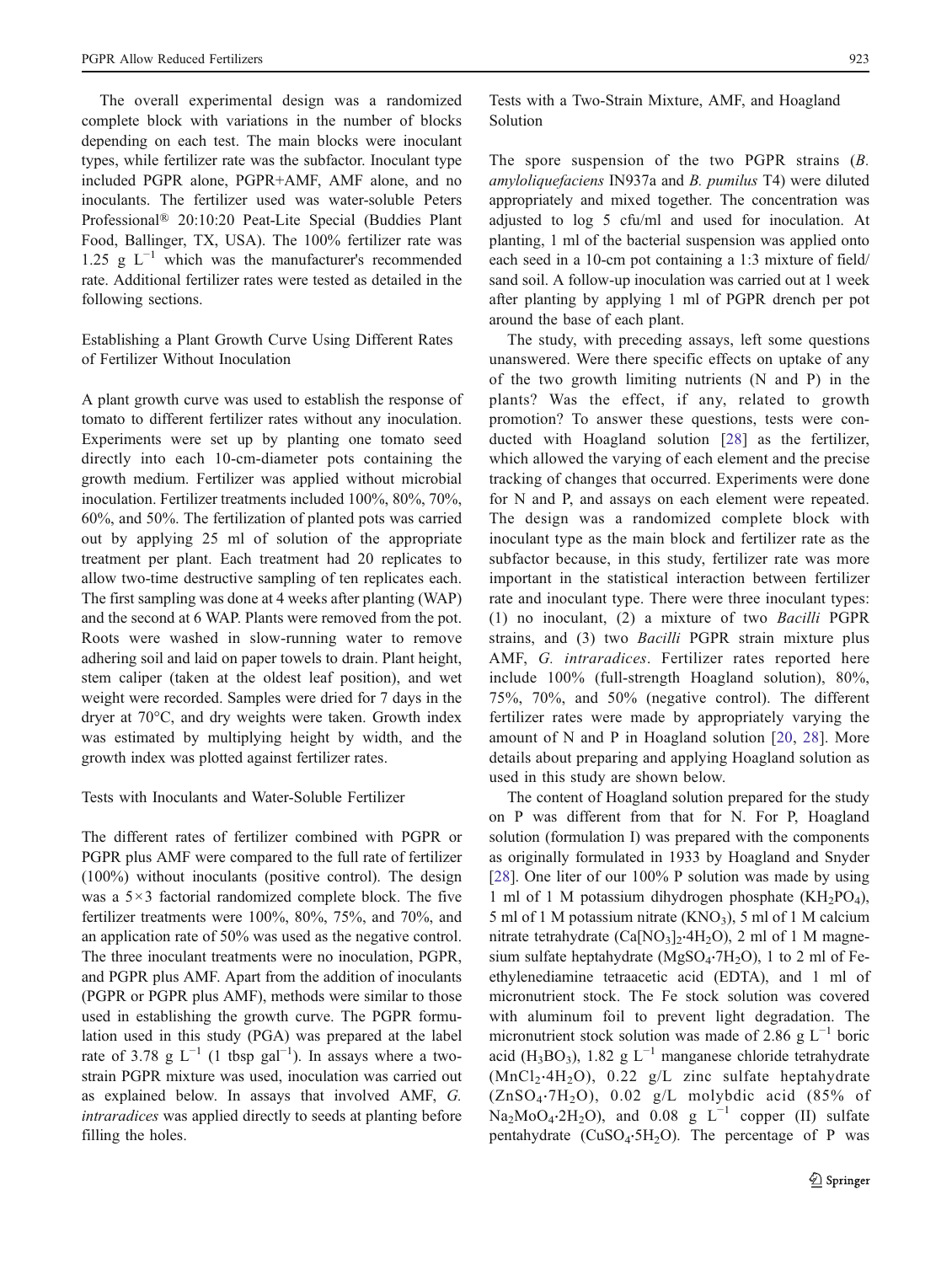<span id="page-3-0"></span>varied by changing only the volume of  $KH_2PO_4$  as appropriate.

For N, Hoagland solution was prepared using a slightly different composition [[20\]](#page-8-0) that had only one nitrogen source (formulation II). One liter of 100% N solution was prepared by using 7.5 ml of 1 M calcium nitrate tetrahydrate (Ca [NO<sub>3</sub>]<sub>2</sub>⋅4H<sub>2</sub>O), 10 ml of 0.05 M monocalcium phosphate (Ca [HPO<sub>4</sub>]<sub>2</sub>), 20 ml of 0.1 M calcium sulfate dihydrate ( $CaSO_4.2H_2O$ ), 5 ml of 0.5 M potassium sulfate  $(K_2SO_4)$ , 2 ml of 1 M magnesium sulfate heptahydrate  $(MgSO_4·7H_2O)$ , 2 ml of Fe-EDTA, and 1 ml of micronutrient stock. The percentage of N was varied by changing only the volume of Ca  $(NO<sub>3</sub>)<sub>2</sub>·4H<sub>2</sub>O$  as appropriate. The solutions were autoclaved and adjusted to pH 5.8 with NaOH. Approximately 25 ml of each solution of varying nutrient content were then applied per pot according to the experimental plan. The first fertilizer application was carried out on the day of seeding. Using the volume of 25 ml maintained a low salt index level to avoid complications with germination.

Measurement of Plant Growth and Nutrient Content of Plant Tissues and Soil

Destructive sampling was done at 4 WAP. This time was chosen for nutrient analysis because in preliminary tests, it was observed that concentration of nutrients decreased with age of tissue. In each test, the height of tomato, fresh weight, and dry weight of tissue were measured. Also, in four experiments, root development or architecture was analyzed for each root before drying. Root architecture was measured with a scanner model LA 1600+ and WinRhizo software version 2004a (Regent Instruments, Sainte-Foy, Quebec, Canada). Parameters analyzed in the root system included total root length, surface area, volume, projected area, number of tips, mean diameter, and numbers of roots with diameters of 0–0.5 mm and 0.5–1 mm. Dry plant samples were analyzed for N and P contents (two growth-limiting nutrients). The methods used for nutrient analysis were the same as previously presented [\[1](#page-7-0)]. Nutrient (N and P) uptake of plants per treatment was estimated through uptake per gram of plant tissue multiplied by total yield per treatment (i.e., yield  $\times$ percent nutrient per gram of plant tissue).

## Data Analysis

Data were analyzed using GLM procedure, and Fisher's protected least significant difference (LSD) was used to separate treatment differences [\[24](#page-8-0)]. Statistical significance was considered at  $\alpha$ =0.05. Regression fitting was carried out for relationships among variables. These analyses were done using Statistical Analysis System 9.1 (SAS Institute, Cary, NC, USA).

## **Results**

## The Growth Response Curve

The results obtained in tests to develop a standard response curve of tomato plants to different fertilizer rates showed that the growth of tomato was significantly greater with 100% fertility than with any other lower rates across all parameters (plant height, shoot and root, fresh and dry weights; Table 1). Figure [1](#page-4-0) shows the model growth curves of tomato plant under the different rates of fertilizer, which is a plot of growth index against fertilizer rates at 4 weeks after planting.

Growth, Yield, and Nutrient Content for Tests with Water-Soluble Fertilizer

Results indicated that plant heights resulting from treatment with PGPR plus 80% or 70% of fertilizer were statistically equivalent to the heights with 100% fertility without PGPR. The effects were slightly different for co-inoculation of PGPR and AMF. Although 100% fertilizer without microbial inoculants produced statistically similar plant height as 80% or 70% of fertilizer plus PGPR and AMF, plants that

| Treatments<br>Percent fertilizer | Fresh weight      |                   | Dry weight        |                   |
|----------------------------------|-------------------|-------------------|-------------------|-------------------|
|                                  | Fresh shoot       | Fresh root        | Dry shoot         | Dry root          |
| 100                              | 9.13a             | 4.07a             | 2.09a             | 0.53a             |
| 90                               | 7.37 <sub>b</sub> | 3.09 <sub>b</sub> | 1.31 <sub>b</sub> | 0.31 <sub>b</sub> |
| 80                               | 6.43c             | 2.82 b            | 1.16 <sub>b</sub> | 0.22c             |
| 70                               | 5.39 d            | 2.29c             | 0.89c             | 0.20c             |
| 60                               | $4.28$ e          | 2.04c             | 0.78c             | 0.17c             |
| 50                               | 1.03 f            | 0.59d             | 0.18d             | 0.06d             |
| LSD <sub>(0.05)</sub>            | 0.89              | 0.69              | 0.29              | 0.06              |

Table 1 Some growth parameters for response of tomato plant to different fertilizer treatments

Values in each column with different letter(s) are significantly different at  $p=0.05$ . Fertilizer was water-soluble 20:10:20; 100%=1.25 g L<sup>-1</sup>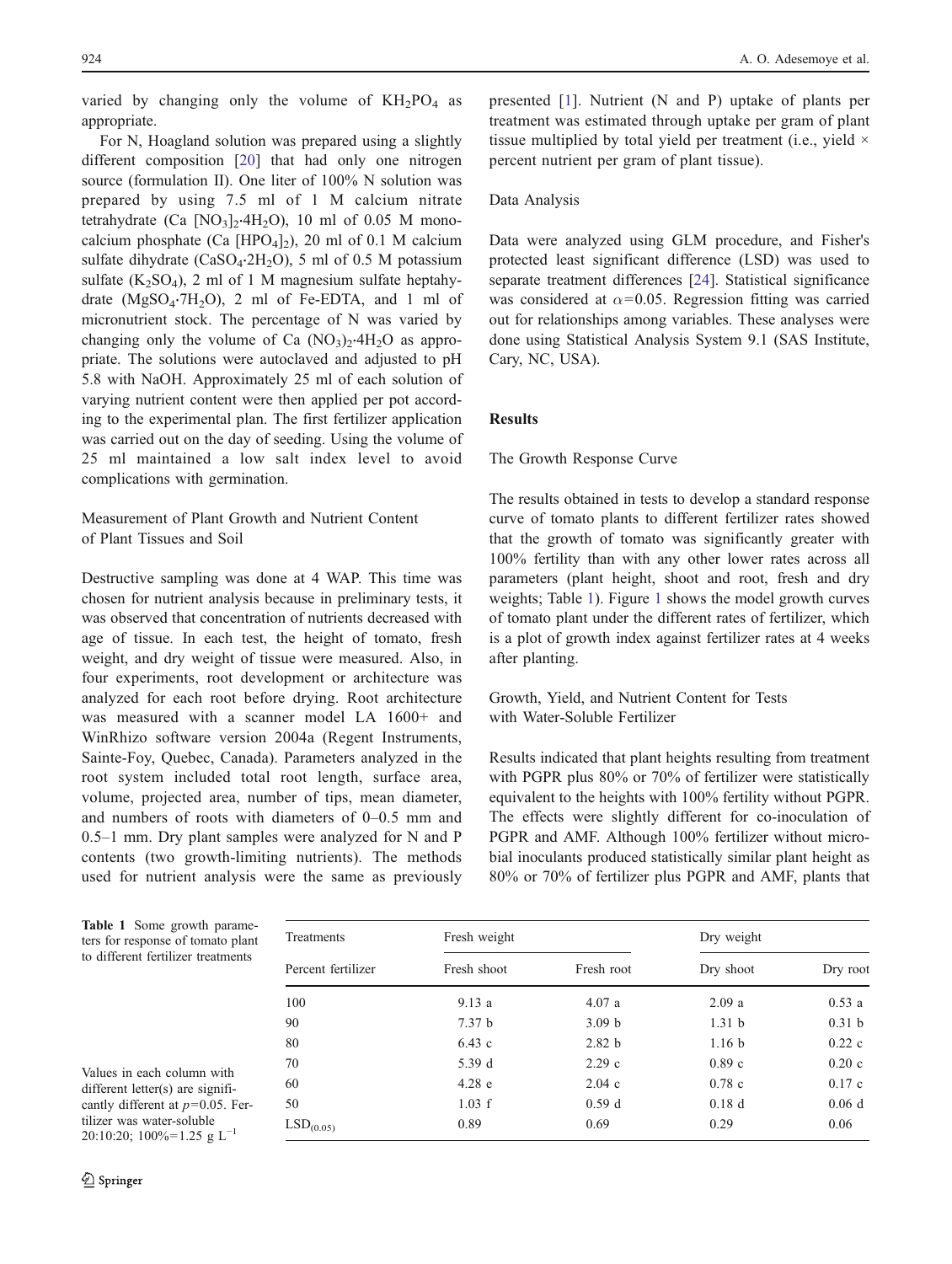<span id="page-4-0"></span>

Figure 1 Growth response curve of tomato to different fertilizer rates at 4 WAP. F fertilizer, WAP weeks after planting

receive 80% of fertilizer with PGPR and AMF grew significantly taller than those with 70% fertilizer with PGPR and AMF (Table 2). After multiplying height by width to arrive at growth index, the comparison between uninoculated and inoculated plants showed that the inoculants significantly enhanced the growth of the plants, even at suboptimal fertilizer rates. Also, there were no differences among the growth index for plants that received 70% fertilizer plus PGPR, 80% fertilizer plus PGPR, or 100% fertilizer without PGPR. However, 100% fertility without PGPR was significantly greater than plants that received 70% fertilizer plus co-inoculation of PGPR and AMF (Fig. 2).

There was a high correlation between the growth index and the treatments (Fig. 2) with  $y=1.218x+2.592$ ,  $R^2=$ 0.874;  $y=0.707x+6.751$ ,  $R^2=0.749$ ; and  $y=0.975x+5.665$ ,  $R^2$ =0.8333 for fertilizer, fertilizer plus PGA, and fertilizer plus PGA and AMF, respectively. Comparison of the yield in tomato fruits showed that 70% or 80% fertilizer plus PGPR and AMF were comparable to 100% fertilizer without inoculants (Fig. [3\)](#page-5-0). For the treatment of fertilizer plus PGPR, only inoculant-supplemented 80% fertilizer produced the same yield as 100%. The inoculant-supplemented 70% fertilizer treatment produced significantly lower yield. The results indicated that 80% of fertilizer plus inoculants



Figure 2 Growth index of tomato at different fertilizer rates with or without inoculants.  $F$  fertilizer,  $P$  plant growth-promoting rhizobacteria, A arbuscular mycorrhiza fungi. Growth index is height of plant multiplied by width

produced comparable results with 100%, but similar treatment with 70% fertilizer was not consistent.

Growth and Nutrient Content for Tests with a Two-Strain Mixture

With Hoagland solution, it was possible to track changes that occurred in growth and N and P uptake. The growth of plants that received 75% to 90% of fertilizer plus inoculation of PGPR or PGPR and AMF was comparable to the full fertilizer rate without inoculants. Also, the inoculation of PGPR or co-inoculation of PGPR and AMF produced similar effects (Fig. [4](#page-5-0)). The amount of N per gram of tomato shoot and root tissues were statistically the same for 100% fertilizer without inoculants and 75% fertilizer supplemented with PGPR (Figs. [5](#page-5-0) and [6](#page-5-0) for shoot and root, respectively). Also, plants that received 70% fertilizer with inoculants produced comparable amount of N in shoot as those with 100% fertilizer without inoculants (Fig. [5](#page-5-0)). On a whole-tissue basis, 75%, 80%, or 90% fertilizer plus inoculants gave results that were significantly equivalent to 100% fertilizer (Fig. [7](#page-6-0)). The fluctuation that occurred in

Percent fertilizer Fertilizer Fertilizer+PGPR Fertilizer+PGPR+AMF 100 80 70 60 50  $LSD<sub>(0.05)</sub>$ 19.9 a 17.8 b 16.5 c 14.9 d 14.6 d 1.09 21.5 a 22.2 a 21.3 a 18.9 b 19.0 b 1.09 20.4 ab 21.2 a 19.4 b 17.8 c 15.8 d 1.19

Table 2 Plant height of tomato at different fertilizer treatments with inoculation

Values in each column with different letter(s) are significantly different at  $p=0.05$ . Fertilizer was water-soluble 20:10:20; 100%=1.25 g L<sup>-1</sup> AMF arbuscular mycorrhiza fungi, PGPR plant growth-promoting rhizobacteria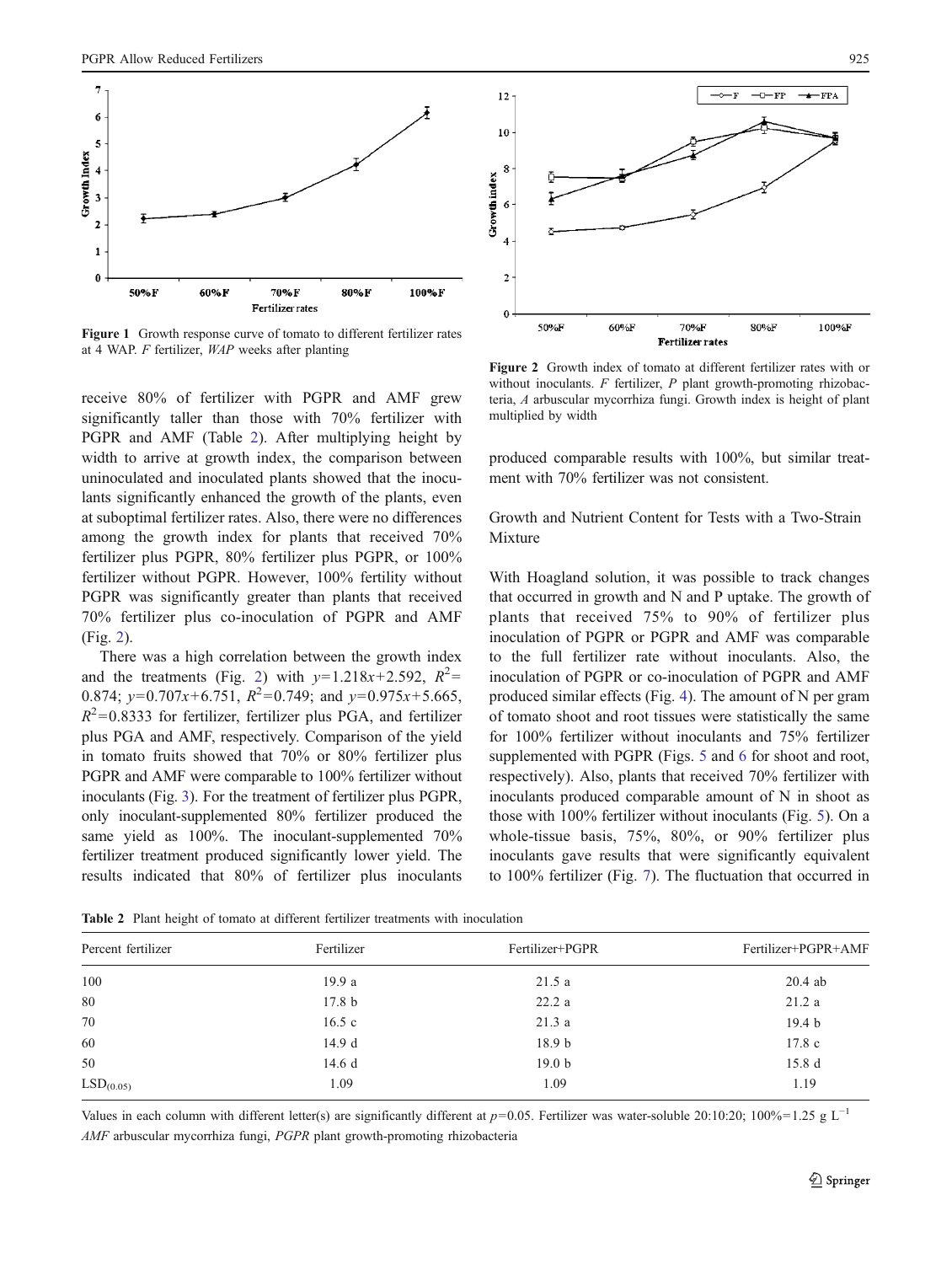<span id="page-5-0"></span>

Figure 3 Yield of tomato with or without inoculant. F fertilizer, P plant growth-promoting rhizobacteria, A arbuscular mycorrhiza fungi

the previous test using water-soluble fertilizer for results on 70% fertilizer plus inoculants was also seen for the twostrain mixture on Hoagland solution for N uptake. Results for 70% treatment were not consistent. For P where AMF was one of the treatments, P uptake was significantly the same on total plant basis but not on a per gram of tissue basis (Fig. [8](#page-6-0)). Co-inoculation of PGPR and AMF with 70% fertilizer gave the best result, resulting in P uptake equivalent to that with 100% fertility without inoculant. Compared to the positive control, significantly more P was taken up by plants treated with 90% fertilizer and inoculants (PGPR plus AMF; Fig. [8\)](#page-6-0).

### Discussion

The results presented here support the hypothesis that PGPR or combinations of PGPR and AMF can improve the nutrient use efficiency of fertilizers. When the percentage of recommended fertilizer was reduced and inoculants were used, plant height, shoot dry weight, root dry weight, yield,



Figure 4 Dry biomass of plants with or without inoculants. F fertilizer, P plant growth-promoting rhizobacteria, A arbuscular mycorrhiza fungi



Figure 5 Nitrogen uptake per gram of tomato shoot with or without PGPR. F fertilizer, P plant growth-promoting rhizobacteria

and nutrient uptake were comparable to those with the full rate of fertilizer without inoculants (Table [2](#page-4-0) and Fig. [2\)](#page-4-0). After testing different reduced fertilizer rates, under these experimental conditions, 75% fertilizer was the stable minimum to which fertilizer could be reduced if supplemented with PGPR to achieve growth equivalent to 100% fertilizer without PGPR. Results also show that 100% fertilizer produced plant growth that was greater than all other lower rates if inoculants were not added (Table [1](#page-3-0) and Fig. [1\)](#page-4-0). This agrees with Biswas et al. [[9](#page-7-0)] who suggested an interdependence of fertilizer N inputs and inoculants for optimal gain in rice productivity

When 70% fertilizer rate or lower was supplemented with PGPR or co-inoculation of PGPR and AMF, lower growth of tomato was observed or inconsistent growth compared to the 100% fertilizer control. In some instances, inoculant-supplemented 70% fertilizer gave



Figure 6 Nitrogen uptake per gram of root tissue with or without PGPR. F fertilizer, P plant growth-promoting rhizobacteria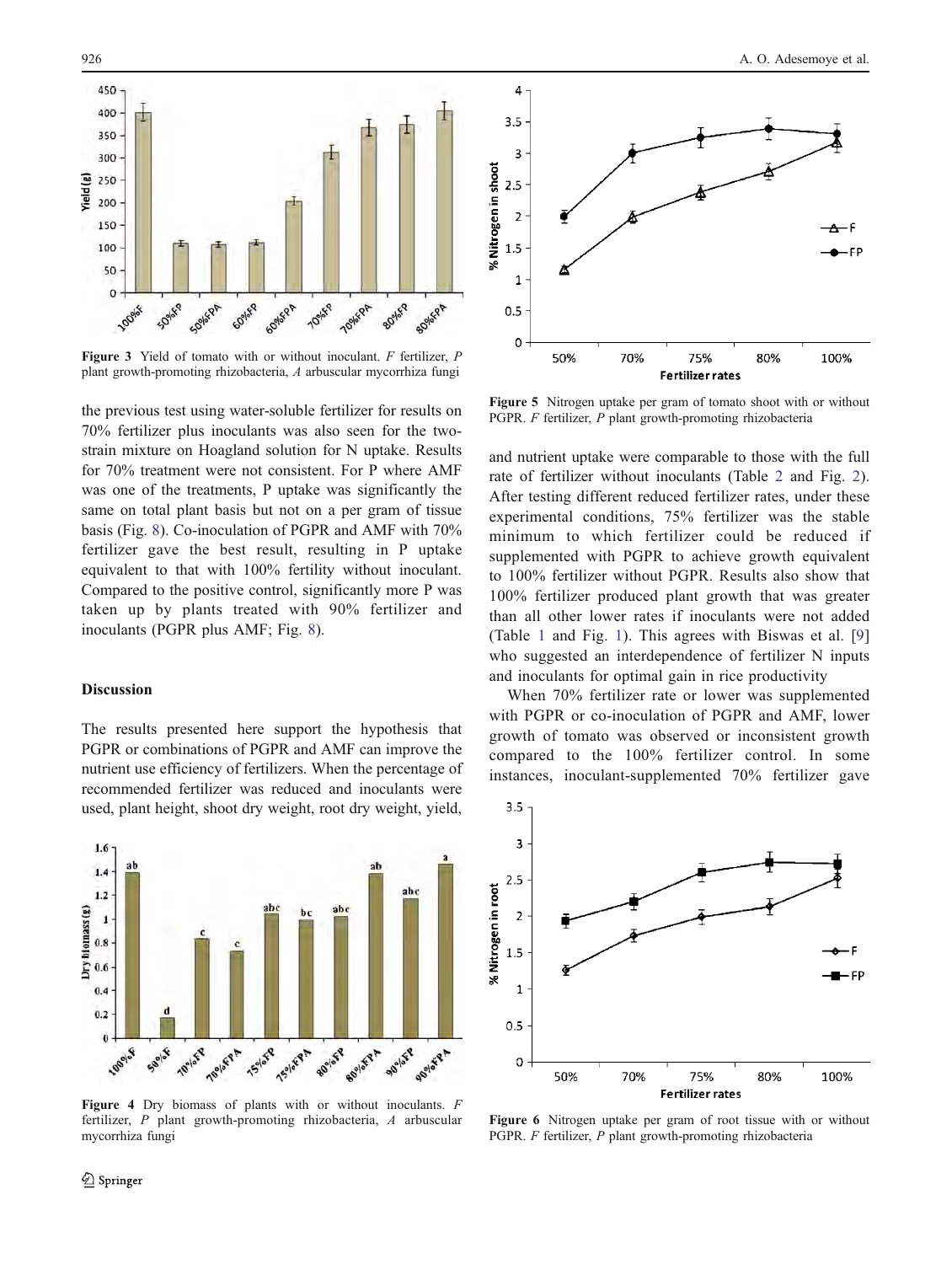<span id="page-6-0"></span>

Figure 7 Nitrogen uptake on dry whole plant basis at 4 WAP with PGPR. Uptake was estimated by multiplying plant dry weight by % N per gram of tissue. F fertilizer, P plant growth-promoting rhizobacteria

growth that was comparable to 100% fertilizer without PGPR (Fig. [2](#page-4-0) and Table [2](#page-4-0)) or comparable yield (Fig. [3,](#page-5-0) PGPR plus AMF bar). In the current system, the results support reduced fertilizer rates down to 75% if PGPR was added because that is the minimum at which results were consistent. This is different from the observations of Canbolat et al. [\[10\]](#page-7-0) and Elkoca et al. [\[15\]](#page-7-0), who reported no significant difference in root and shoot biomass of barley or seed yield and biomass of roots and shoots of chickpea, respectively, when inoculant alone or fertilizer alone was used. Based on those results, it was suggested that inoculants could be an alternative to fertilizer for chickpea [\[15](#page-7-0)]. In contrast, these current results demon-



Figure 8 Phosphorus uptake on dry whole-plant basis with PGPR and AMF inoculation. Uptake was estimated by multiplying plant dry weight by  $\%$  P per gram of tissue. F fertilizer, P plant growthpromoting rhizobacteria, A arbuscular mycorrhiza fungi

strate that, for tomato, inoculants may allow reduced rates of fertilizer but that they will not replace fertilizer.

There were similarities in these results and those of Hernandez and Chailloux [[19\]](#page-8-0), who reported that the dry weight of tomato transplants grown in the greenhouse with 75% fertilizer plus two co-inoculated PGPR was significantly greater than those with full fertilizer rate without PGPR. At reduced fertilizer rates (down to 75%), inoculants consistently enhanced dry biomass (Fig. [4](#page-5-0)). Also, N uptake per gram of tissue and N uptake on a whole-plant basis were significantly better than the corresponding noninoculated controls (Figs. [5](#page-5-0), [6](#page-5-0), and 7). However, in the case of P, significant impacts resulted on a whole plant basis but not per gram of plant tissue (Fig. 8). Hence, enhanced N use efficiency in response to inoculation was greater overall than that of P.

Results indicate that the time of sampling tissue for nutrient analysis could be an essential factor to consider when making conclusions about the impact of inoculants on plant nutrient uptake. In the experiment with Hoagland solution, plants treated with 75% fertilizer plus inoculants consistently had comparable amounts of N at 4 weeks after planting to those with 100% fertilizer without inoculants. However, results were highly variable when samples were taken at 6 WAP. A possible explanation for this could be based on previous reports that the concentration of nutrients, particularly N, P, K, S, Cu, and Zn, decreases with age of plant tissues [\[28](#page-8-0), [29](#page-8-0)].

Timing of sampling, microbial biomass/structure [[21](#page-8-0), [35\]](#page-8-0), and nutrient content of the growth medium may account for some variability in results of different authors [[37,](#page-8-0) [38](#page-8-0)]. Saubidet [[37](#page-8-0)] reported that N content in wheat plants inoculated with A. brasilense decreased as N supply rate increased, and at the maximum N supply, the content of total N was the same between inoculated and noninoculated wheat plants. On the other hand, Shaharoona et al. [[38\]](#page-8-0) reported that N use efficiency increased in response to inoculation with Pseudomonas fluorescens at all fertilizer levels in wheat, causing 115%, 52%, 26%, and 27% increase over the noninoculated control at N, P, and K application rates of 25%, 50%, 75%, and 100% recommended doses, respectively. Also, other explanations for those differences in results could be the different effects of specific PGPR strains or other experimental factors.

Could there be a synergistic interaction between PGPR and AMF to improve the uptake of P and N? In this study, there appears to be some level of interaction with uptake of P, though little (Fig. 8). Co-inoculation of AMF and PGPR with 90% fertilizer resulted in plant uptake of P that was significantly higher than with full fertilizer rates, though its improvement over the inoculation of PGPR with 90% fertilizer was not significant. However, 70%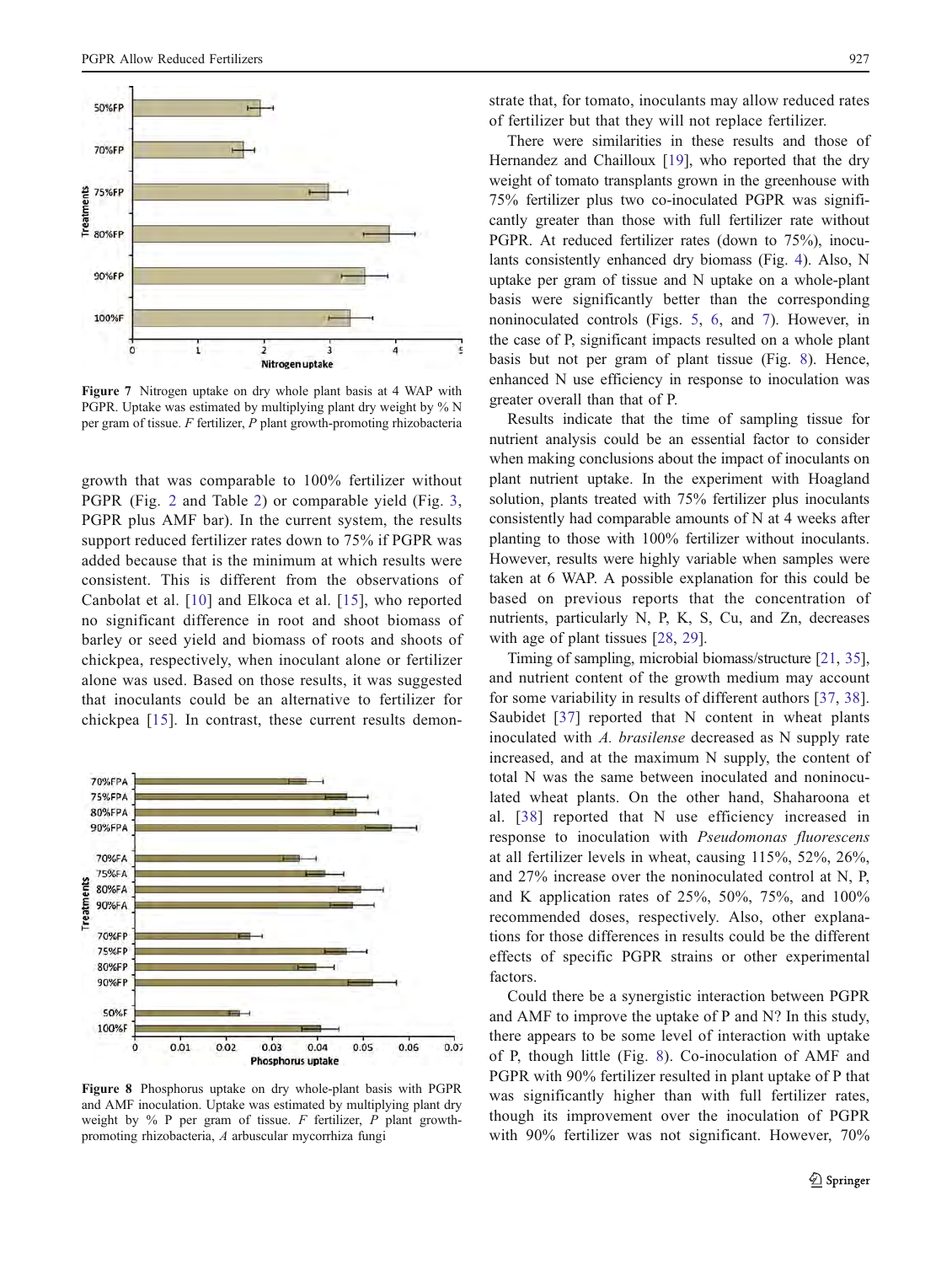<span id="page-7-0"></span>fertilizer plus AMF and PGPR resulted in more P uptake than the corresponding treatment with PGPR alone (Fig. [8](#page-6-0)). Aseri et al. [4] reported significant interaction of Azotobacter chroococcum and Glomus mosseae in pomegranate leading to better leaf area, shoot dry weight, and uptake of N, P, and K compared to either PGPR or AMF alone. This is different from a previous 3-year field study with corn [1], in which there was no consistent significant interaction between PGPR and AMF. Also, no detrimental interactions were observed in this study, which is in agreement with the results of Barea et al. [6].

One way that some previous studies have enhanced the performance of PGPR is co-inoculation of multiple PGPR strains [8, 15, [23,](#page-8-0) [32\]](#page-8-0). For example, Belimov et al. [8] reported significantly greater uptake of P in shoot of barley with co-inoculation of Azospirillum lipoferum 137 and Arthrobacter mysorens 7 or A. lipoferum 137 and Agrobacterium radiobacter 10 than single inoculation of any of the three organisms. A two-strain mixture was used in the current study, and it proved to be effective in both growth promotion and N and P uptake.

The enhancement of N uptake by plants inoculated with the PGPR strains (B. amyloliquefaciens IN937a and B. pumilus T4) used in this study was not via associative N fixation based on the tests with JNFb medium and because there are no known N-fixing strains of B. amyloliquefaciens or B. pumilus. Therefore, the resulting enhancement of N uptake must be due to alternative bacterial effects. A combination of the activities of the plant and the inoculants [11, [23](#page-8-0), [33](#page-8-0), [37](#page-8-0), [40](#page-8-0)] is being proposed as a model for PGPR-enhanced N uptake in plants, according to the following scenario. The PGPR promote the growth of the plant and increase the root surface area or the general root architecture [9, [25\]](#page-8-0). Plants growing better in turn release higher amounts of C in root exudates. The release of more C prompts increase in microbial activity, and this process continues in a cycle. The whole process makes more N available from the soil pool, influencing N flux into plant roots, and the plant is able to take up more available N. Overall, the results suggest that inoculants could be used to allow reductions in the current high rates of fertilizer and the resulting environmental problems [\[17](#page-8-0), [27,](#page-8-0) [38\]](#page-8-0) without compromising plant productivity. However, it should be noted that no microbial inoculant can be universal for all systems as the effectiveness may be affected by plant type, soil type, and some other factors. Further greenhouse and field studies should provide more definitive information about the movement and uptake of N and P to plants with the impacts of PGPR-based inoculants. Future studies should include  $15N$  isotope techniques to more clearly track uptake of N from applied fertilizers to plant tissues.

Acknowledgment The authors are grateful to Ms. Sheryl Morey, a former technician at the National Soil Dynamics Laboratory in Auburn, a part of the Agricultural Research Services of United States Department of Agriculture, for her help during this study.

# References

- 1. Adesemoye AO, Torbert HA, Kloepper JW (2008) Enhanced plant nutrient use efficiency with PGPR and AMF in an integrated nutrient management system. Can J Microbiol 54:876–886
- 2. Altomare C, Norvell WA, Bjorkman T, Harman GE (1999) Solubilization of phosphates and micronutrients by the plant growth-promoting and biocontrol fungus Trichoderma harzianum Rifai 1295–22. Appl Environ Microbiol 65:2926–2933
- 3. Amir HG, Shamsuddin ZH, Halimi MS, Marziah M, Ramlan MF (2005) Enhancement in nutrient accumulation and growth of oil palm seedlings caused by PGPR under field nursery conditions. Commun Soil Sci Plant Anal 36:2059–2066
- 4. Aseri GK, Jain N, Panwar J, Rao AV, Meghwal PR (2008) Biofertilizers improve plant growth, fruit yield, nutrition, metabolism and rhizosphere enzyme activities of pomegranate (Punica granatum L.) in Indian Thar Desert. Sci Hortic 117:130–135
- 5. Bakker PAHM, Raaijmakers JM, Bloemberg GV, Hofte M, Lemanceau P, Cooke M (2007) New perspectives and approaches in plant growth-promoting rhizobacteria research. Eur J Plant Pathol 119:241–242
- 6. Barea JM, Andrade G, Bianciotto V, Dowling D, Lohrke S, Bonfante P, O'Gara F, Azcon-Anguilar C (1998) Impact on arbuscular mycorrhiza formation of Pseudomonas strains used as inoculants for biocontrol of soil-borne fungal plant pathogens. Appl Environ Microbiol 64:2304–2307
- 7. Barea JM, Azcon R, Azcon-Aguilar C (2002) Mycorrhizosphere interactions to improve plant fitness and soil quality. Antonie van Leeuwenhoek 81:343–351
- 8. Belimov AA, Kojemiakov AP, Chuvarliyeva CV (1995) Interaction between barley and mixed cultures of nitrogen fixing and phosphate-solubilizing bacteria. Plant Soil 173:29–37
- 9. Biswas JC, Ladha JK, Dazzo FB (2000) Rhizobia inoculation improves nutrient uptake and growth of lowland rice. Soil Sci Soc Am J 64:1644–1650
- 10. Canbolat MY, Bilen S, Cakmakci R, Sahin F, Aydin A (2006) Effect of plant growth-promoting bacteria and soil compaction on barley seedling growth, nutrient uptake, soil properties and rhizosphere microflora. Biol Fertil Soils 42:350–357
- 11. Clarholm M (1985) Possible roles for roots, bacteria, protozoa, and fungi in supplying nitrogen in plants. Ecol Interact Soil 4:355–365
- 12. de Freitas JR Germida JJ (1990) Plant growth-promoting rhizobacteria for winter wheat. Can J Microbiol 36:265–272
- 13. Dobbelaere S, Croonenborghs A, Thys A, Ptacek D, Vanderleyden J, Dutto P, Labandera-Gonzalez C, Caballero-Mellado J, Anguirre JF, Kapulnik Y, Brener S, Burdman S, Kadouri D, Sarig S, Okon Y (2001) Response of agronomically important crops to inoculation with Azospirillum. Aust J Plant Physiol 28:871–879
- 14. Egamberdiyeva D, Höflich G (2004) Effect of plant growthpromoting bacteria on growth and nutrient uptake of cotton and pea in a semi-arid region of Uzbekistan. J Arid Environ 56:293– 301
- 15. Elkoca E, Kantar F, Sahin F (2008) Influence of nitrogen fixing and phosphorus solubilizing bacteria on the nodulation, plant growth, and yield of chickpea. J Plant Nutr 31:157–171
- 16. Glick BR, Todorovic B, Czarny J, Cheng Z, Duan J, McConkey B (2007) Promotion of plant growth by bacterial ACC deaminase. Crit Rev Plant Sci 26:227–242